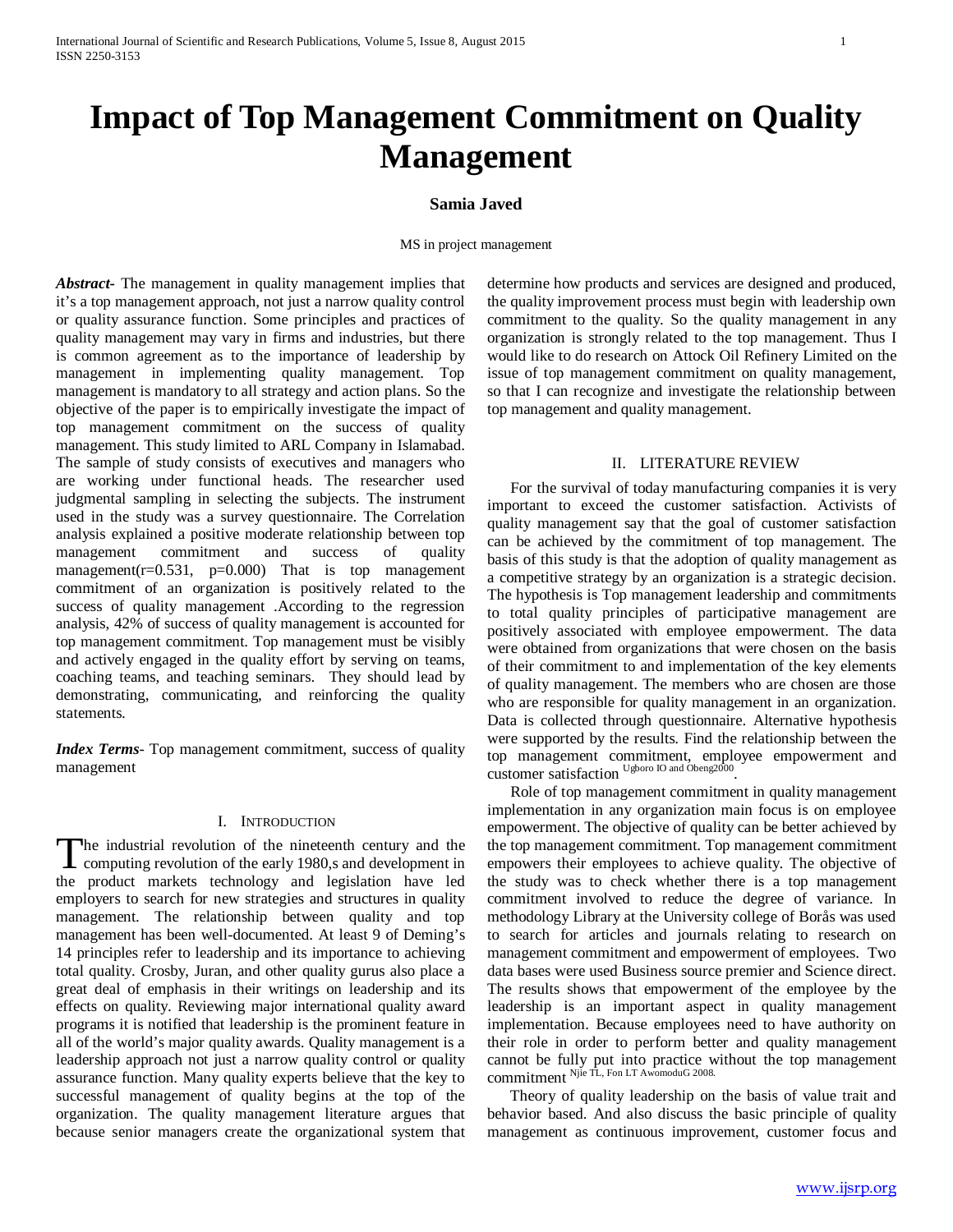employee participation. This article is very important which a strong contribution towards quality leadership literature. In today environment quality management has become an important concept which remains unaddressed in the past but without the quality leadership quality management implication is unattainable. Quality as the role of leadership remains unaddressed in the past researches but the theory of quality leadership is addressed in this article. The growing concept of quality management becomes very critical without the attention of leadership. The basic purpose of this article is to develop the quality leadership theory which focuses on the role of leadership as quality management in any organization and developed a frame work for the leadership which helps them to understand the philosophy of total quality management. The theoretical frame work of the quality leadership depends upon the three core principles which are continuous improvement, customer focus and participation that provides the basics for the quality leadership. This theoretical frame work leads towards the further research about quality leadership which has not been addressed in traditional leadership approach. This article is very important for the leadership and quality management because it take into account another role of leadership which is leader as a quality manager. This role has not been addressed in any other theory of leadership. So it is a progress towards leadership as well as quality management literature Lack shaman C 2006.

 Some people say that quality is decided by the consumer and the other say that it is decided by the suppliers but this paper talks about quality from the management point of view. This paper institute employee empowerment, training personnel quality and solid basis for successful quality management. many people believe that to achieve quality there is a need to invest lot of money and time in it but this paper shows that may be this theory hold some truth initially but in the long run success leadership is most important for quality management. Basic purpose is to investigate the quality management issues that remains unaddressed and that need to be addressed before implementing quality. To implement quality you must understand the meaning of the quality. The definition of quality depends on who charge it. Leadership should to empower their employees in order to achieve quality. Leader should make quality management teams, provide them training and appreciate them. Top management should emphasize on the Japanese and American concept of quality management Shiramizu S and Singh A 2007.

 Demings and Juran view of quality management emphasize on the leadership role in quality management 9 principles from his 14 quality management principles are related to the role of leader in quality management. Juran also give great importance to the role of leadership in quality management he emphasize that quality management directly depend upon the behavioral style of leadership. The leadership approach of both Juran and Deming differ to some extent from each other but both of them have the same opinion on the point that leadership has a great importance to implement the quality in any organization. For this research Full Range Model of Leadership by Bass and Avolio (1999) is used. That consists of a collection of transformational styles, transactional styles, and a non-transactional style of leadership Paul H, Susan LM, Catherine AR 2007.

 Quality management as a top management approach .It is the duty of leadership to implement the quality. The purpose of this research paper was to check out Does the leadership behavior have an impact on the success of quality management? In methodology 180 executives and managers were working under the functional head, marketing and HR department were taken as a sample. Data was collected through questionnaire. Hypothesis of the study is that the behavior of leadership in an organization is positively related to the success of TQM and the alternative hypothesis is supported by the results and null hypothesis was rejected. So it is proved that the leadership in any organization has a strong impact on the quality management Wickramaratne R 2005.

 Analysis about the leadership issue faced by the developing countries especially in Nigeria and tried to find out the solution to social, political and economic problems. this article evaluate five factors which are more important for the quality management *(*1) leadership effectiveness, (2) leadership and Management commitment, (3) employee and individual involvement,(4) general public input, and (5) continuous improvement. This paper is about the impact of quality management on the leadership. The problem statement of the paper was to improve poor leadership in Nigeria. Leadership and management commitment are very important for the implementation of quality management. Involvement of each individual is an active process towards the improvement of Nigeria making. Continuous improvement is most important element of the quality management if the performance standards go up continuously quality can be achieved in a better way. Employee empowerment and leadership are the two most important elements of the quality management in an organizations.Oriaku N and Oriaku E 2008.

 Quality gurus say that the basis of quality relies upon the organizational leadership. In 2005 a national study of 1,375 in US the reports discovered a nation that felt that there was a lack of truthfulness in leadership and that public confidence in business leadership was low because of public leaders. Leadership provides opportunity for quality in public as well as in business leadership. This article also gives the classic definition of quality leadership. Quality leader is defined by its traits behavior and qualities of leadership. Leadership is an important part of the quality management and it plays a vital role in quality management implementation. To implement quality upper management should take charge of it. it also gives the key distinction between a organizational leadership and a quality leadership which are strategic management has more importance in quality leadership, Visionary leadership is more important for quality leader because the success of quality management depends on employees sharing a common Idea, Empowerment and teamwork timely responses to customer concerns and quality is always related to the customer satisfaction. Promote creativity and innovation that is more important for quality Leonard D 2005.

 The paper emphasize on the important of the leadership for the quality management in twenty first century. In twenty first century there is competition and continuous change in the global market. The survival of a company depends upon the skills of the leader. On a basis level the idea is that the management in a company should act as a leader. When a manager acts as leader he produces the quality products. Leader creates vision for the company he should communicate to his employees and encourage them to achieve it. If he will not do so the company will not be able to survive. Shewheart Deming's fourteen points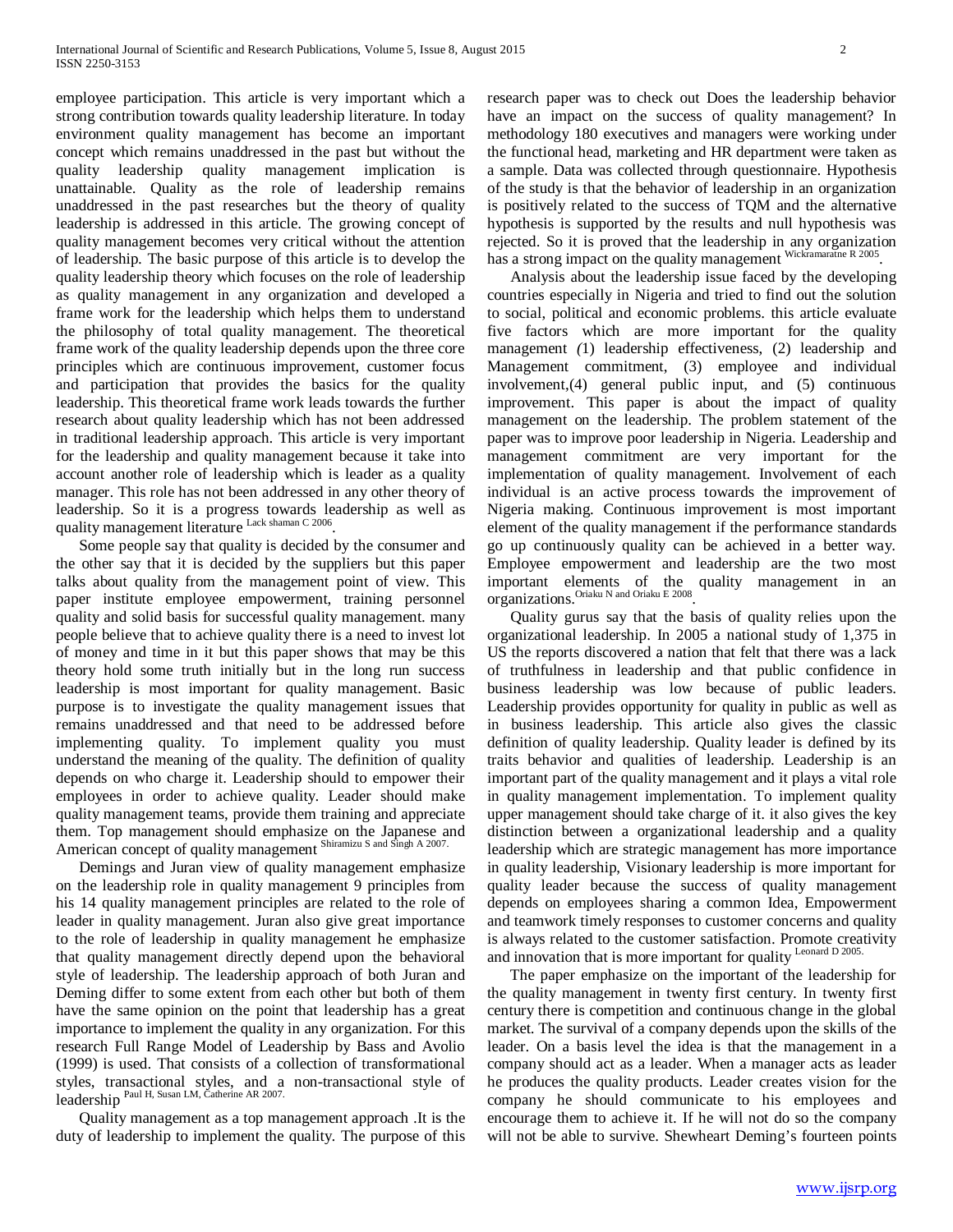and Green Leaf philosophy related to the quality management is also discussed in this article. In order to achieve quality the world should practice the quality model of Deming's fourteen points and servant leader paradigm of Green Leaf Newman T 2001.

 This research paper focused on the use of transformational leadership as a strategy to move health-care organizations outside the traditional principles and approaches by creating the core values of total quality management (TQM).Nurses are in better position to influence the use of transformational strategies in health care sector by the good worth of their knowledge, profession and number. Transformational leaders are needed to implement quality management. Transformational leader appeal their followers towards high moral values. transformational leader has four values i) Idealized influence ii) Inspirational motivation iii) Intellectual stimulation iv) Individualized consideration. Top management commitment in very important for the quality management EdD A.J.T, CNAA, FAAN 2000.

 This research paper is about the libraries of Australian technology Networks those who carried out a bench marking project which aimed to establish best practice in quality assurance across member libraries. This research paper takes the findings of the libraries of Australian technology Networks and utilize them to examine the numbers of theories of leadership. Questionnaire was developed to get an initial picture of Australian technological Network libraries' quality assurance processes in relation to key aspects of quality assurance programs. Without the support of the library leader the library quality assurance is doubtful. In the success of benchmarking project of Australian technological Network of the libraries librarian play a vital role. He involved the libraries staff in the project, made quality each team leader approach, and delegated the leadership to achieve the quality  $\frac{\text{Tag K} \text{Leving } L \text{ 2006}}{L}$ 

 Background of quality management examining the authorship of the relevant review literature across twenty one years and the statistical tests based on 2512 summaries of quality management articles were used. The purpose of study is to conclude the relative role of academics and non academics in developing TQM and the more general quality management literature. Three research questions are addressed in the study. Firstly, In relation to the governing leadership in the literature of quality there are two major findings. One there are about five times as many articles published in nonacademic journals as in academic journals. The second research question concerned the time varying effort of the academics and non-academics in the quality management literature. It is found that after controlling for quality management and non quality management subtypes the publication patterns of academics and non academic are surprisingly parallel. The third research question when the quality management literature first reached a significant level is the hardest to resolve. Our best estimate is that the start of a strong and sustained quality management publication effort occurred HeadyRB, et al 1997.

 Quality management in any organization is a management approach that integrates organization functions in better way to focus on customers need and achieving the organizational objectives. If any organization wants to achieve business excellence it must have to adopt the quality management principles. This study is about the critical success factors that are associated with the quality management principles. This research paper has identified the critical success factors that are important for the management of quality. These success factors have been examined in Abbassi, Safir, and Esfahan hotels in city of Esfahan. All the data is collected through questionnaire. The research question was what are the quality management success factors in the hotel industry? What are the weaknesses of each hotel in order to perform quality management? Is there any difference in three hotels in order to their performance in quality management? All the research questions are answered effectively. The quality management success factors that are examined in these hotels are leadership commitment, customer focus, policy and strategy, HR focus and employee commitment and involvement Shahbazipour M 2007 indicates that the basic purpose of quality leadership is to full fill the organization mission and to make continuous improvement as a habit. Leadership has a strong impact on quality because leadership performs different roles in order to maintain quality in an organization. As the leader empowers the employees to deal with the problems and opportunities. They indicate that the quality leader must be i) visionary ii) self confident iii) value Congruence IV) adopts quality as a leadership philosophy Evans JR.Lindsay WM. 2005.

## III. METHODOLOGY

## **Research Type**

 This research is based on descriptive questioning approach. The research is heavily relied on survey questionnaire. The focal sources are: surveys, observations, articles, Official websites, books, and Internet sites will be consulted for research

## **Research Approach**

Research approach is both quantitative and qualitative.

 Research topic is related to the impact of top management commitment on success of quality management .The research type will be quantitative because after taking the questionnaire the result will be drawn out in a numerical form and will be presented in the form of charts and graph. The research type will be qualitative while it includes literature, theories and analysis of surveys.

#### **Population.**

 All employees of the ARL Company in Pakistan including Executives and managers will be the population.

#### **The sample**

 The sample of the study consists of 150 employees that include executives and managers who are working under functional heads of operations, human resources, and finance departments and employees.

## **Sampling Technique.**

 The sampling technique will be judgmental sampling in selecting the subjects. The subject community will have all the characteristics of the type needed for in depth study of this topic. **Instrumentation**

 The instrument will be used in the study a survey questionnaire that will get all the relevant information that is needed to achieve the research objectives.

#### **Independent Variables**

Top management Commitment.

#### **Dependent Variables**

Quality Management.

**Research Questions**.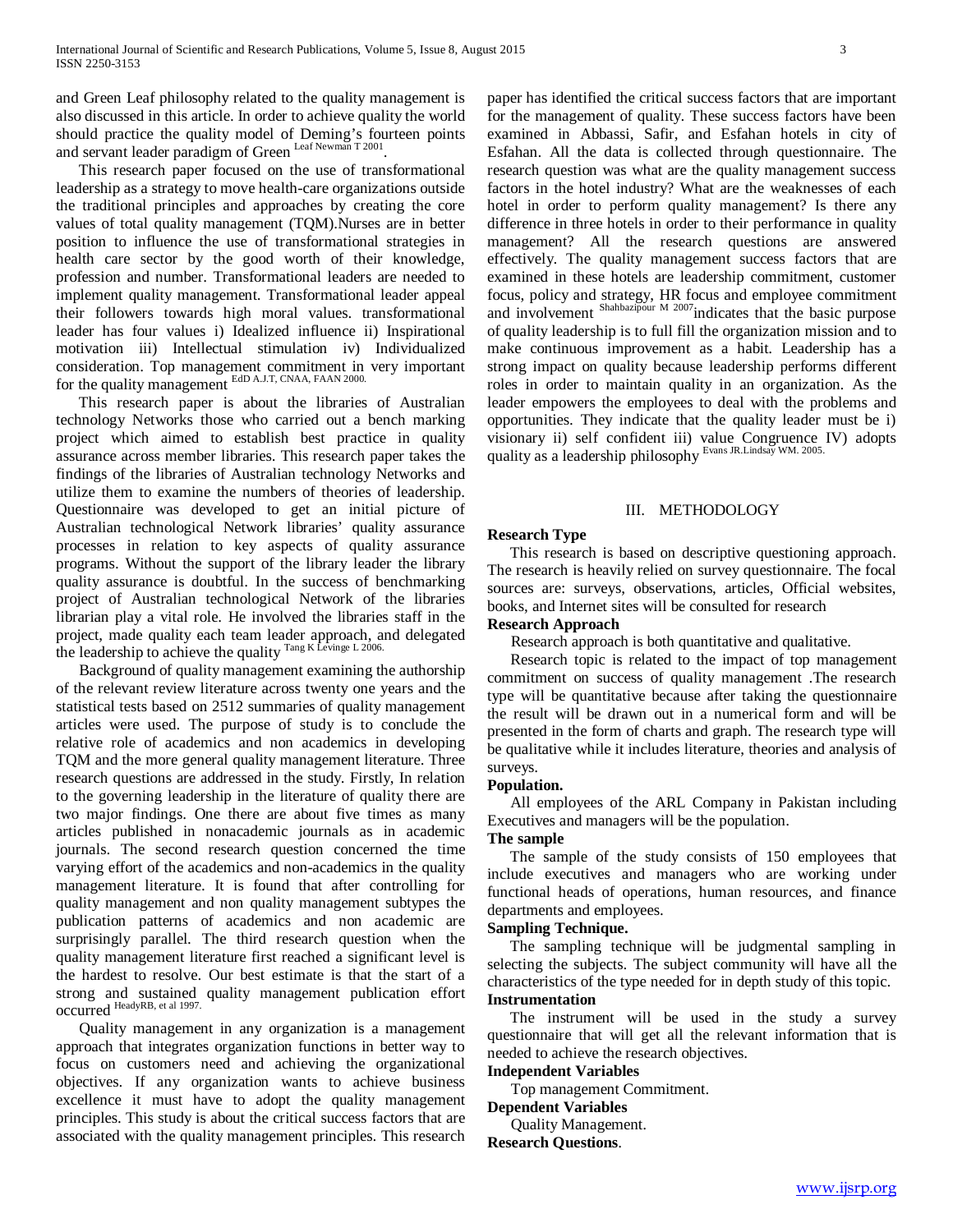Does there any relationship between top management commitment and quality management?

# IV. RESULTS

# **Questionnaire responses and the profile of employees**

 There were 135 responses from the 150 questionnaires. It is a response rate of 90 %, which is at a satisfactory level. However 30 questionnaires were selected for this analysis.

# **Reliability analysis and factor analysis**

 A reliability analysis was done to check whether each Questionnaire measure the variables reliably. The Chronbach's Alpha value was measured for this purpose **.**The results reveal that the questionnaires measure the variables reliably.

**Table 1: Summary of reliability analysis.**

|    | Questionnaire                                  | <b>Alpha</b><br>Value | <b>Comment</b> |
|----|------------------------------------------------|-----------------------|----------------|
|    | Top<br>management<br>commitment                | 0.7647                | acceptable     |
| 02 | quality<br>of<br><b>Success</b><br>management. | 0.6832                | acceptable     |

#### **Descriptive**

 The Standard Error of Mean (SEM) is less than 3.5% for all variables and the highest standard Error of mean is for top management commitment (2.6%). The success of quality management has the highest average scores. Overall averages are above 03, and it implies that successfulness of all factors. The following table shows a summary of the descriptive.

**Table 2: Summary of descriptive**

|                      | <b>Mean</b> | <b>Standard</b><br><b>Deviation</b> | <b>Remarks</b>      |
|----------------------|-------------|-------------------------------------|---------------------|
| Top                  | 4.08        | 0.343                               | Highest dispersion  |
| management           |             |                                     | : Points scattered  |
| commitment.          |             |                                     | from<br>the<br>away |
|                      |             |                                     | mean                |
| of<br><b>Success</b> | 4.15        | 0.248                               | Points<br>scattered |
| quality              |             |                                     | somewhat close to   |
| management.          |             |                                     | the mean.           |

#### **Correlation analysis**

 Scatter plots were taken to identity relationship of success of quality management with the top management commitment. The correlation between top management commitment and success of quality management is positive and significant at 1% significance level since

 $r = 0.530$  and  $P = 0.000$ .

The results of the scatter plots are commented as follows.

**Table 3: Comment on scatter plots**

| <b>Variables</b><br><b>Involved</b> | <b>Correlation</b><br>$Co-$<br>$efficient(r)$ . | <b>Comments</b>   |
|-------------------------------------|-------------------------------------------------|-------------------|
| Top                                 | 0.530                                           | positive          |
| management                          |                                                 | correlation       |
| commitment-                         |                                                 | The points<br>are |
| Success of                          |                                                 | much scattered    |
| quality                             |                                                 | around a straight |
| management                          |                                                 | line              |

# **Regression between Top management commitments – success of quality management.**

The analysis gives the following information.

- 1.  $R = 0.531$ , which means a moderate gradient regression line.
- 2.  $R^2 = 0.42$ , means 42% of the variance of success of quality management was accounted for by top management commitment.
- 3. Sum of squares figures explain a larger proportion of unexplained variance than explained variance.
- 4. Sag  $F = 0.000$ , which shows that a particular "F" value could occur by a chance of less than 1 in 1000.

## **Test of Hypothesis**

The hypothesis states as follows

"Top management commitment in an organization is positively related to the success of quality management."

 Correlation analysis explained a positive relationship between top management commitment and success of quality management ( $r = 0.531$ ,  $P = 0.000$ ). Regression analysis also supports this by giving a value,  $(B_3 = 0.236)$ . Hence top management commitment is a predictor of success of quality management ( $F = 35.189, 0.000$ ). Hence the decision is top management commitment is a predictor of success of Quality Management.

#### V. DISCUSSION

 The study reveals a moderate relationship between top management commitment and success of quality management (r  $= 0.531$ ,  $P = 0.000$ ). This is significant at 1% significance level. Hence top management commitment is reflected on success of quality management. The simple regression analysis describes that top management commitment has a positive impact on success of quality management with the strength of  $B = 0.384$  (F  $= 69.423$ ,  $P = 0.000$ . The top management commitment gives a measure of success of quality management and it has a 42% accuracy of predicting.

#### VI. CONCLUSION

 As far as the role of quality management is concerned, every manager is responsible for quality; especially senior management and the CEO, however, only latter can provide the leadership system to achieve results. Senior management has numerous